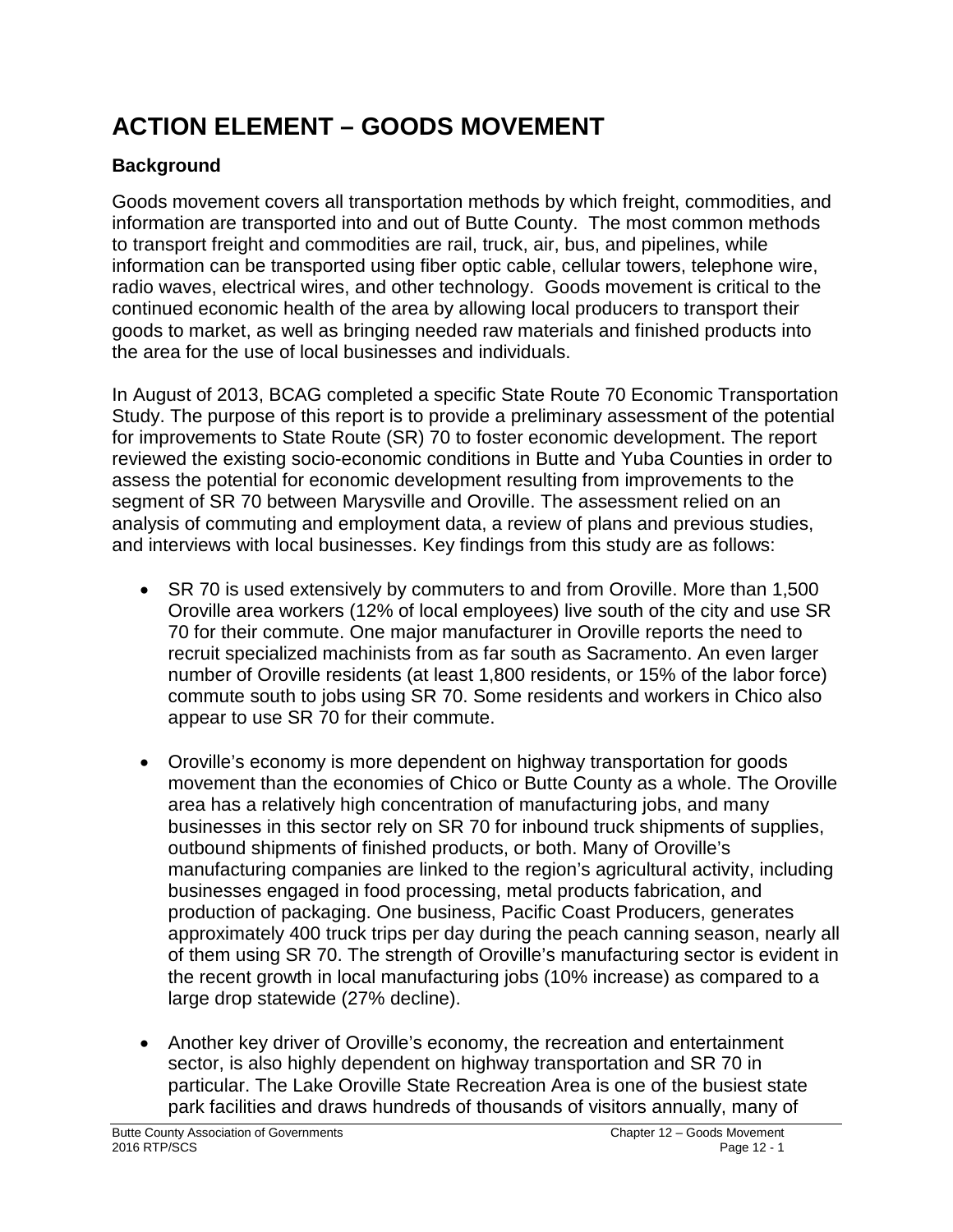them arriving via SR 70. These visitors help to support retail and services in Oroville. The two casinos in the Oroville area draw heavily from population centers to the south, with approximately 30% of casino revenue coming from patrons using SR 70.

• Several businesses report that current travel conditions on SR 70 can negatively affect their business operations. Traffic incidents on SR 70 that delay shipment of fresh produce can raise costs for food processors, making them less competitive. Similarly, highway delays can negatively affect manufactures that rely on SR 70 for inbound shipments of raw materials, such as steel, and outbound shipments of finished products. Because of the need for Oroville area businesses to remain competitive domestically and even globally, significant deterioration of travel conditions on SR 70 could hinder the expansion of some existing businesses and limit the potential for new businesses to locate in the Oroville area.

## **Goods Transport**

## Rail Transport

Butte County is served by the Union Pacific Railroad. Union Pacific maintains a total of 100.4 miles of mainline track through Butte County, with two mainlines; one in the western portion of Butte County, and one in the eastern portion of the County.

The western mainline extends through the county from the Sutter County line to the Tehama County line, and comprises 45.6 miles of mainline track within the county (Figure 12-1). Sidings are located in Fagan (near the Butte-Sutter County border), Gridley, Biggs, Richvale, Chico, and Anita (northwest of Chico). On an average day, approximately 18 to 24 trains move through Butte County on this segment of the Union Pacific tracks.

The eastern mainline of the Union Pacific Railroad extends through the county from the Yuba County line to the Plumas County line via Oroville for a total of 54.8 miles. North of Oroville, the rail line follows the Feather River (Figure 12-1). The Union Pacific tracks in the Feather River Canyon have a rich history, having been built as part of the first transcontinental railroad by the Central Pacific Railroad Company that began building east from California to meet Union Pacific, which was building west. When the two railroads met at Promontory Point, Utah in 1869, the transcontinental railroad was completed.

There are a number of sidings and spur tracks within Butte County. Some are used by various manufacturers, some are used as passing sidings, and others have been abandoned. The Craig siding and Adelaide spur, both south of Oroville, serve several lumber mills, while several sidings within the Oroville area are currently in use by various manufacturers. The Kramm and Elsey sidings just north of Oroville are both passing sidings with some limited use for commercial enterprise, and the James and Pulga are passing sidings in the Feather River Canyon. More recently, a siding has been added in Chico at the Chico Bean Growers facility. On an average day,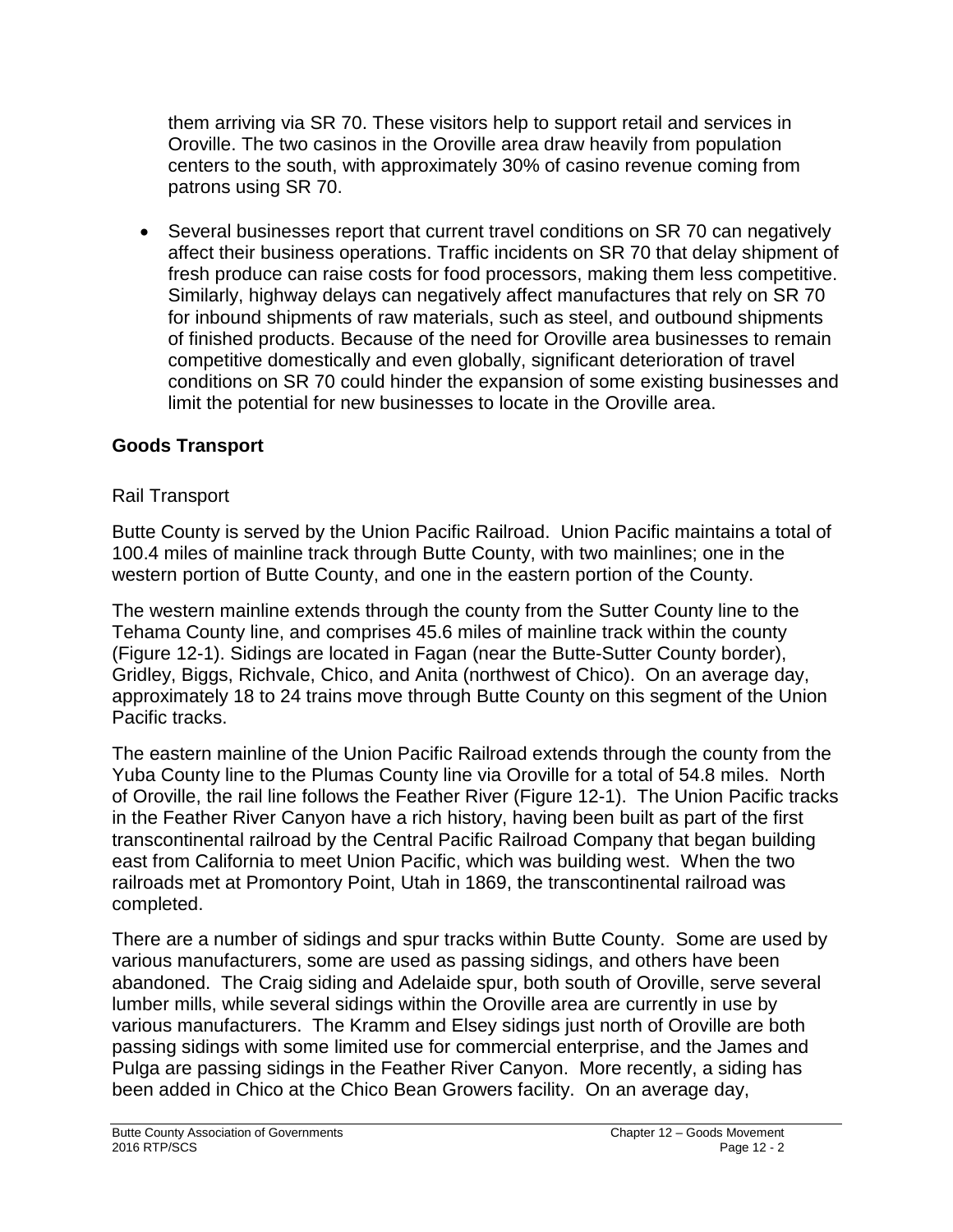approximately 24 to 50 trains move through Butte County on the Union Pacific tracks. Most of the cargo shipped by rail includes bulky items such as grains, rice, vehicles, lumber, and fuel.

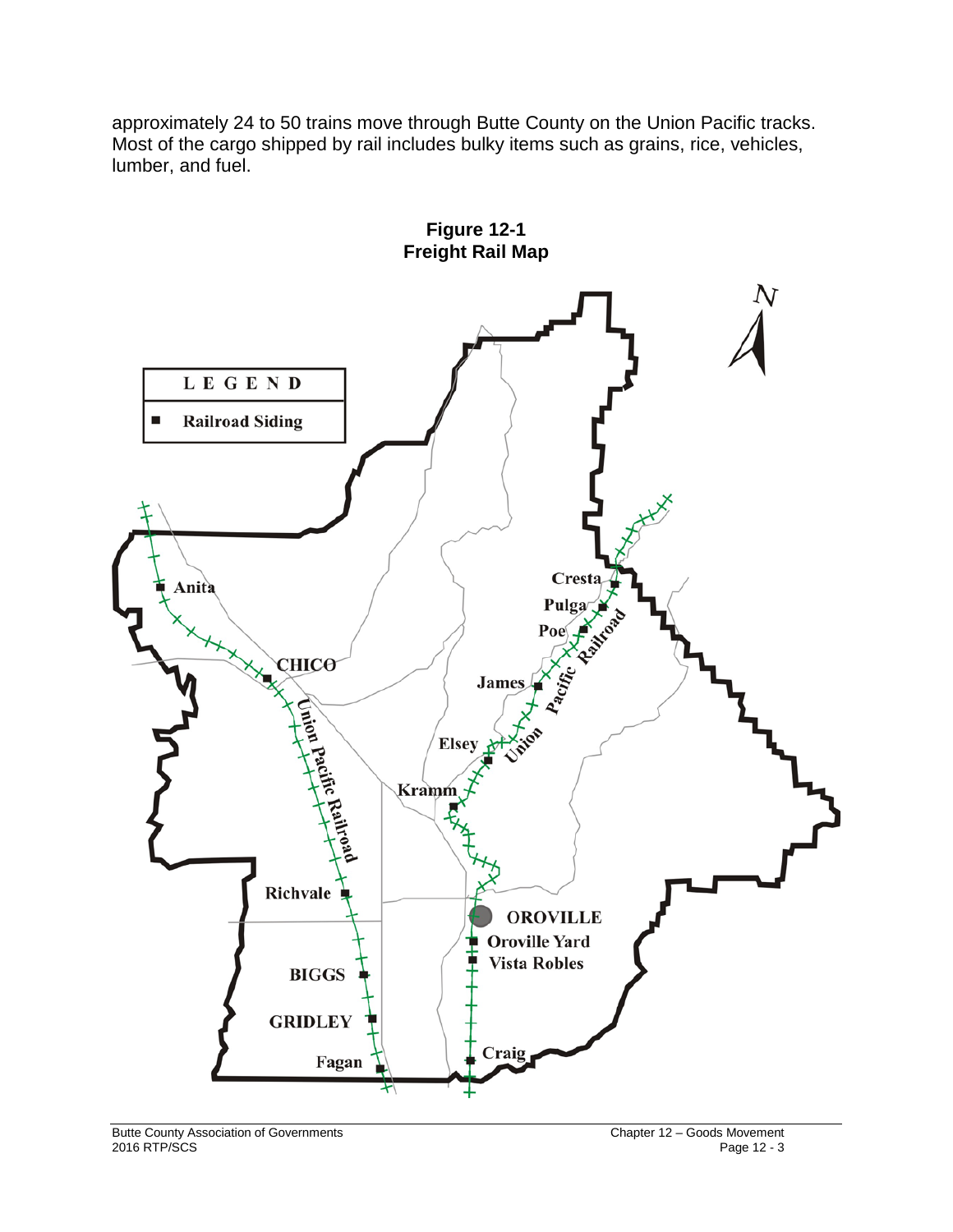While transport by rail is generally less expensive than air or truck transport, rail is limited by speed and the location of fixed rail track. Rail transport provides the option of specialized rail cars such as flatbeds, refrigerated box cars, fuel tankers, and piggyback cars. These specialized rail cars allow rail transport to move a large variety of goods, giving it an advantage over other modes of transportation.

#### Air Transport

Air transport is the fastest way to move goods. However, because of the higher cost per pound, air transport is most practical for small, lightweight items such as mail, business documents, medical supplies & services, and small packages of higher value.

Chico Municipal Airport is the primary airport for air cargo service in Butte County, and also serves the needs of Glenn, Tehama, and Plumas Counties. Paradise Skypark is also used on occasion by commercial cargo carriers as a reliever airport when the Chico Airport is fogged in.

The Chico Airport Master Plan reports air cargo through the airport. The following Table (12-1) summarizes the outbound cargo in tons by year.

Table 12-1

| Chico Municipal Airport - Air Cargo |                              |       |  |  |  |  |
|-------------------------------------|------------------------------|-------|--|--|--|--|
| Year                                | <b>Outbound Cargo - Tons</b> |       |  |  |  |  |
|                                     | Annual                       | Daily |  |  |  |  |
| 1998                                | 1,046                        | 4.0   |  |  |  |  |
| 2000                                | 1,338                        | 5.2   |  |  |  |  |
| 2010                                | 2,700                        | 10.4  |  |  |  |  |
| 2020                                | 5,300                        | 20.4  |  |  |  |  |

|         |  |  | The following Table 12-2 describes the cargo aircraft departures by the same year |  |
|---------|--|--|-----------------------------------------------------------------------------------|--|
| groups. |  |  |                                                                                   |  |

Table 12-2

Chico Municipal Airport – Air Cargo Aircraft Departures

|      | Cargo Aircraft Departures |       |             |       |                |       |        |       |              |       |
|------|---------------------------|-------|-------------|-------|----------------|-------|--------|-------|--------------|-------|
|      | Cessna                    |       | Twin Cessna |       | Piper Cherokee |       | Beech  |       | <b>TOTAL</b> |       |
| Year | 208                       |       | 402         |       | <b>PA 32</b>   |       | 99     |       |              |       |
|      | Annual                    | Daily | Annual      | Daily | Annual         | Daily | Annual | Daily | Annual       | Daily |
| 1998 | 700                       | 3     | 240         |       | 380            | 1.5   | 390    | 1.5   | 1.710        | 7.0   |
| 2000 | 700                       | 2     | 240         |       | 380            | 1.5   | 500    | ⌒     | 1,820        | 7.5   |
| 2010 | 1.200                     | 5     | 800         | 3     | 620            | 2.5   | 720    | 3     | 3,340        | 13.5  |
| 2020 | .740                      |       | ,560        | 6     | 850            | 3.0   | 1.040  |       | 5.190        | 20.0  |

Source: Chico Airport Master Plan Table 2-7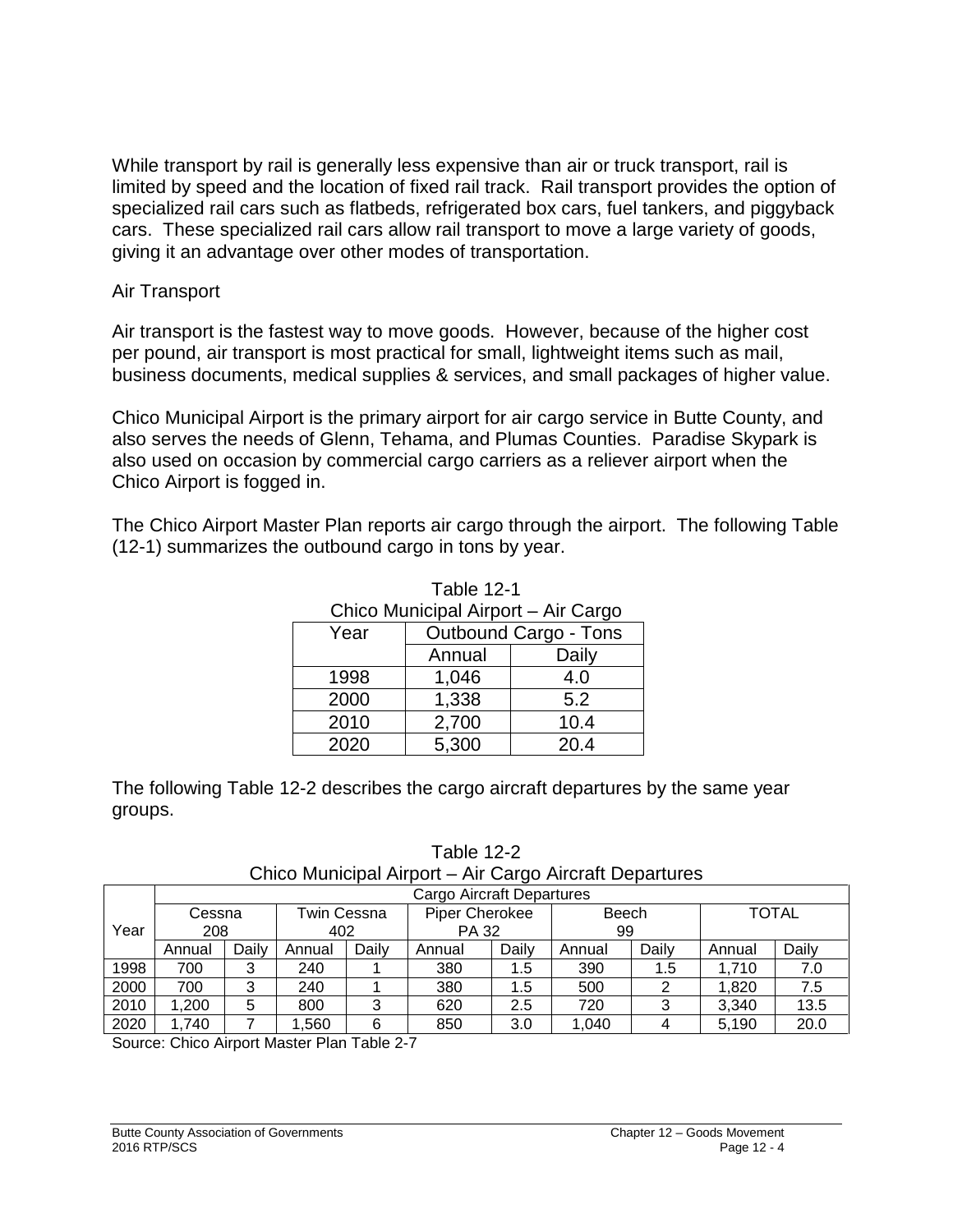#### Truck Transport

Truck transport is the primary method of transporting goods into and through the Butte region. Agricultural operations and grocery stores are just two examples of commercial operations depending almost entirely on truck transportation.

The designated truck route through Butte County encompasses State Route 70 from the southern border of Butte County then traversing northwest onto SR 149 and back onto SR 99 to provide for a south to north and vice versa truck route. Because there is no continuous four-lane freeway/expressway system in Butte County to safely accommodate the movement of goods by trucks, safety continues to be a major issue with truck travel. SR 32, 70, and 99 are commonly used to transport freight to and from the urban centers of Butte County. In addition, Chico, Oroville, and Paradise each have designated truck routes within their jurisdictions.

To address the inadequate regional truck infrastructure on the State Highway System, the SR 70 Corridor has been BCAG's top regional priority since 1992. A total of three segments of SR70 remain to be widened to 4 lanes in Butte County. Over \$700 million in transportation investments has been completed to bring 4 lanes to the SR 70, 99 and 149 Corridor to bring a continuous 4-lane highway system from Sacramento to Chico.

Rural two lane highways in the region are subject to significant safety concerns. Corridor projects aim to improve the operations and safety for the traveling public to and through the region. Northern California is rich in agriculture products serving the state and exporting goods throughout the world. As a rural agriculture region, head-on collisions are a major concern for the transporting of goods and the safe transport of the public. In addition, the area is an economically depressed region with struggles to attract new business in the absence of adequate, minimum highway infrastructure. Current Average Daily Traffic (ADT) is approximately 12,400 vehicles with 20-year projection of 29,140 ADT. The source of traffic data are from physical count data and the projections are from the Butte Regional Travel Demand Model. Truck traffic is estimated at 15% of the total ADT for the corridor. As a rural agriculture region, the corridor is subject to higher fatality rates above the state average. The region also experiences high seasonal truck traffic during crop harvesting periods.

Along with SR 99, SR 70 is one of the primary north-south transportation corridors for the eastern Sacramento Valley. SR 70 traverses Sutter, Yuba, and Butte Counties, totaling approximately 81 miles. The route begins 14 miles north of the City of Sacramento, at the junction of SR 99 and SR 70 in Sutter County. It continues north, bisecting the City of Marysville in Yuba County, the City of Oroville in Butte County, and then continues northeast through the Lake Oroville State Recreation Area and Lassen National Forest in Butte County, ultimately terminating at the junction of US 395 in Plumas County.

SR 70 carries substantial recreational traffic through Yuba and Butte Counties, and is a parallel easterly alternative route to SR 99 for most trip purposes. SR 70 accommodates regional, interregional, recreational, and commercial truck traffic, in addition to serving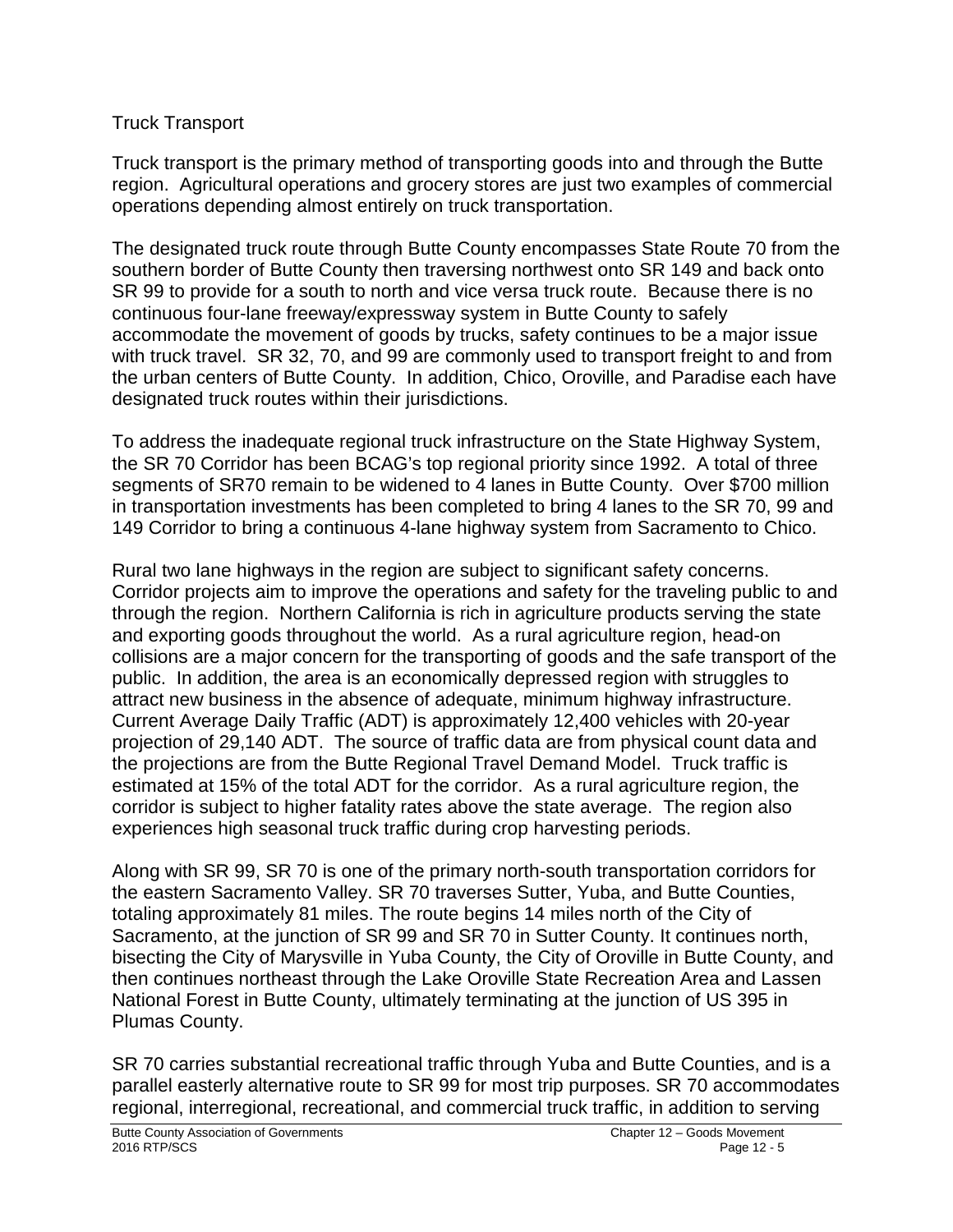local traffic within Marysville, Oroville, and adjacent unincorporated communities. SR 70 plays an important role in goods movement, particularly for the first mile/last mile of transporting local agricultural products to market and to processing plants in the region. SR 70 also carries supports the local manufacturing economy by providing access to the Sacramento and Oakland ports. **SR 70 is a California Highway Freight Network Tier 3 facility as designated by the California Freight Mobility Plan.** In addition, SR 70 serves as an emergency alternative route for Interstate 80 (I-80) across the Sierra Nevada Mountains when I-80 is closed or impaired due to weather conditions or other significant incidents.

## Pipelines

When most people think of goods transportation, vehicles such as trucks, trains, and airplanes usually come to mind. However, pipelines also play a critical role in transporting water, natural gas, and petroleum supplies through Butte County.

## **Water**

Various agencies and municipalities within Butte County manage water pipelines. There are nine major suppliers of water, with more than 100 other small water suppliers with less than 200 customers each. The major suppliers of water, along with the miles of pipelines they manage, are shown in Table 12-3.

| <b>Water Company</b>                             | <b>Miles of Pipeline</b> |  |  |  |
|--------------------------------------------------|--------------------------|--|--|--|
| City of Biggs                                    | 15                       |  |  |  |
| California Water Service                         | 242                      |  |  |  |
| Durham Irrigation District                       | 10                       |  |  |  |
| City of Gridley                                  | 18                       |  |  |  |
| South Feather Water & Power                      | 110                      |  |  |  |
| <b>Paradise Irrigation District</b>              | 180                      |  |  |  |
| <b>Thermalito Irrigation District</b>            | 69                       |  |  |  |
| Del Oro Water Company                            | 30                       |  |  |  |
| Lime Saddle Community<br><b>Service District</b> | 6                        |  |  |  |
| <b>TOTAL MILES</b>                               | 680                      |  |  |  |

Table 12-3 Major Water Suppliers in Butte County

## Petroleum

Pipelines are the cheapest, safest, and most efficient method of moving large quantities of petroleum products from the refinery to the marketplace. There is a network of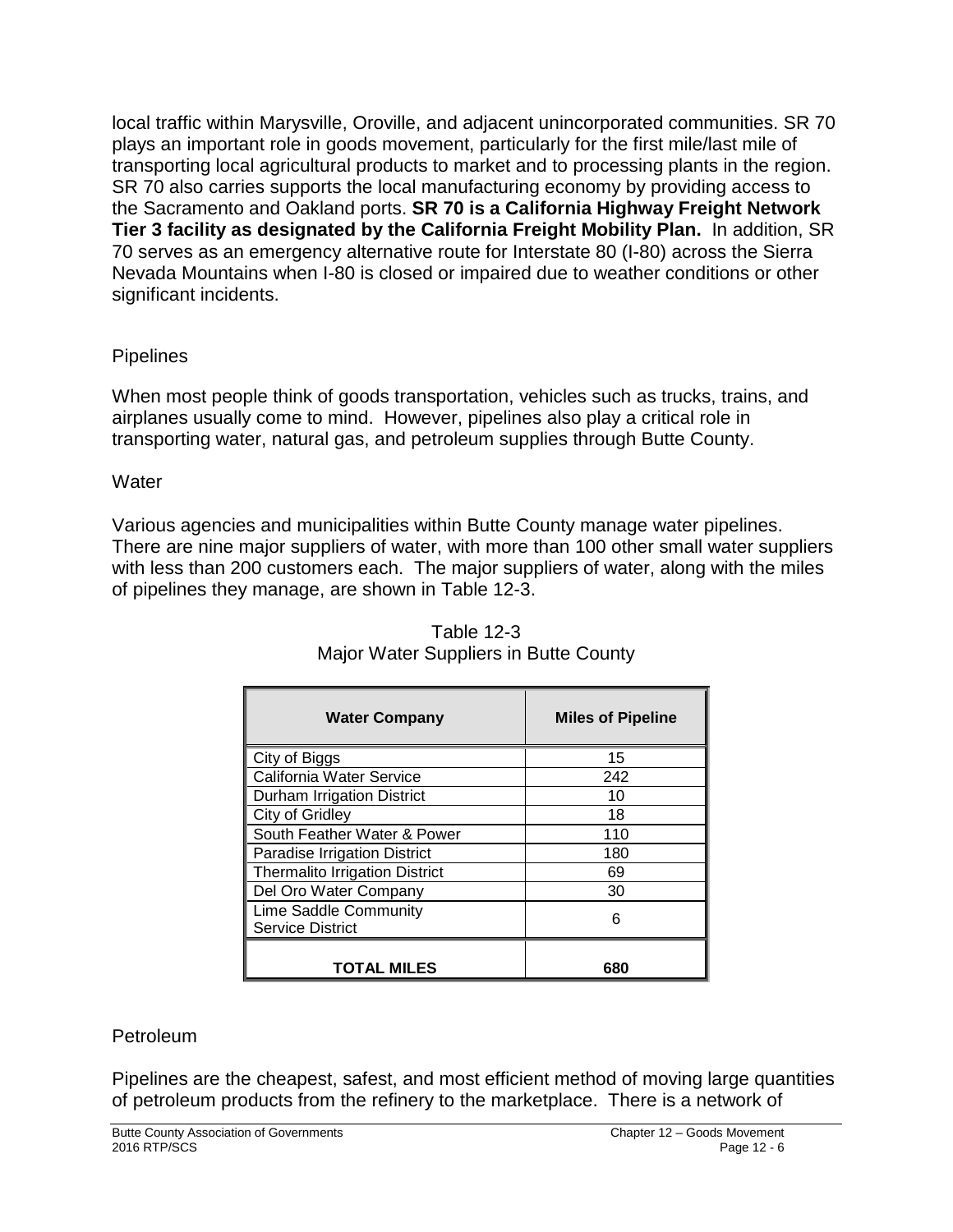petroleum pipelines through northern California. Chico is the northern terminus for the Northern California Petroleum Product Pipeline, shown in Figure 12-2. An 8" diameter pipeline has a capacity of 35,000 barrels of fuel per hour. The pipeline generally follows the right-of-way of the Union Pacific Railroad tracks from Martinez through the eastern portion of the Sacramento Valley to Chico. The pipeline is generally located underground, except for a few locations where the pipeline crosses creeks and rivers. In Butte County, the only location where the pipeline is exposed to the surface is at Butte Creek just south of Durham.

At the terminus of the pipeline in Chico is a large tank farm used to store the petroleum until it is ready to be transferred to tanker trucks to fuel stations in northern California and southern Oregon. The tank farm has a storage capacity of 500,000 barrels, and 120 to 140 tanker trucks are loaded with petroleum products daily.

#### Natural Gas

There are numerous natural gas pipelines throughout Butte County which supply the region with this vital energy source. These local natural gas pipelines are classified as transmission or distribution lines. There are currently 109.43 miles of transmission lines and 735.3 miles of distribution lines in Butte County (Figure 12-3). Natural gas pipelines maintained by Pacific Gas & Electric currently serve Oroville, Chico, and Paradise. These local pipelines tie into a statewide natural gas pipeline system.

## **Goods Movement Assessment**

## **Trucking**

Butte County is California's largest metropolitan area not connected to the state freeway system continuously. Two-lane rural highways are the venue for most of the goods moved in an out of the region. On these rural highways, trucks share the road with automobiles, farm equipment, school buses, mail delivery vehicles, etc. The lack of a continuous 4 lane facility results in an increased strain on the system as the population of the county moves toward urban densities. Because the rural roadways must serve a wide spectrum of transportation needs, capacity is reduced and trucking operations impeded. The lack of a continuous 4 lane facility is an issue for economic development to the region since most goods are transported by truck.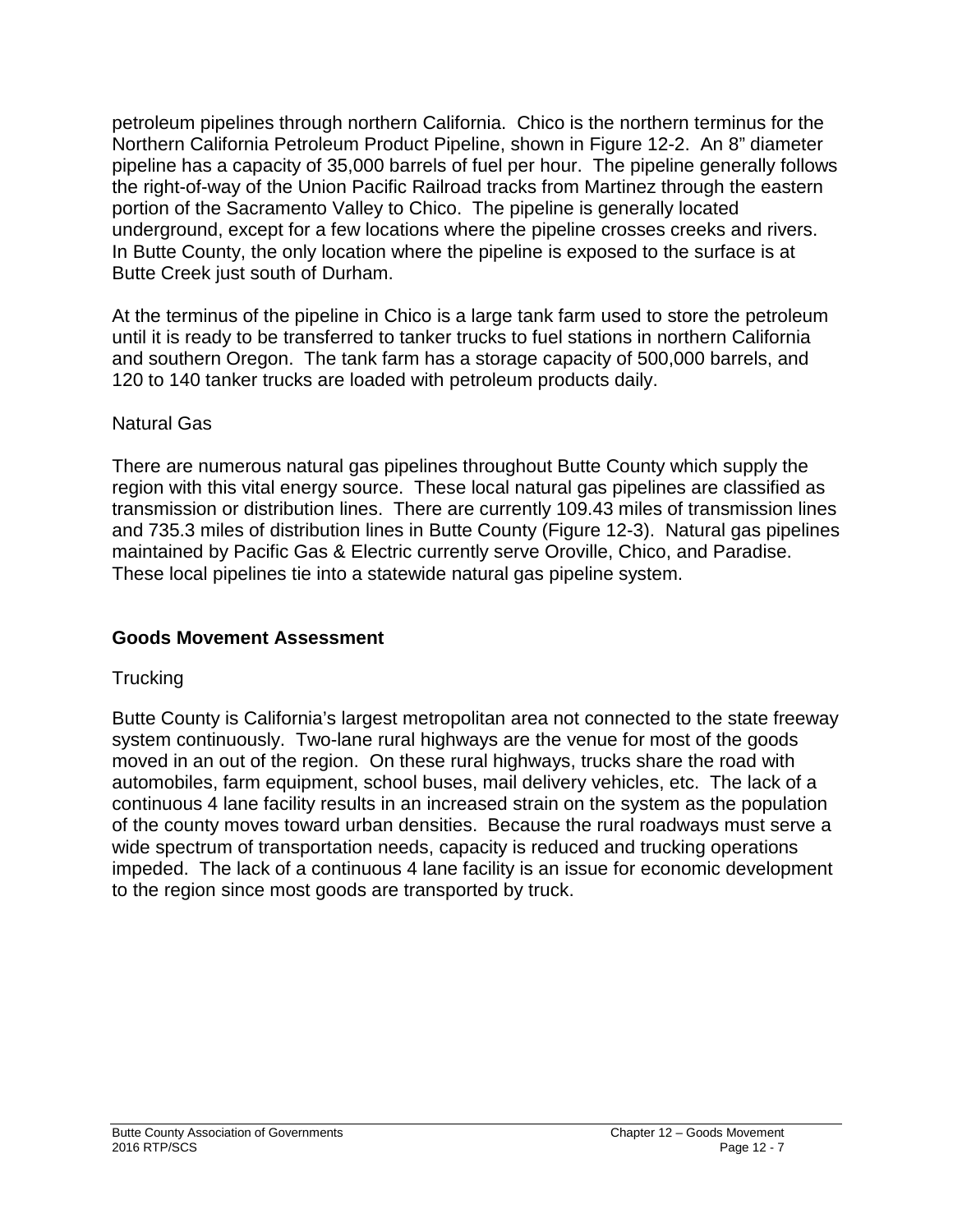



 $\frac{N}{4}$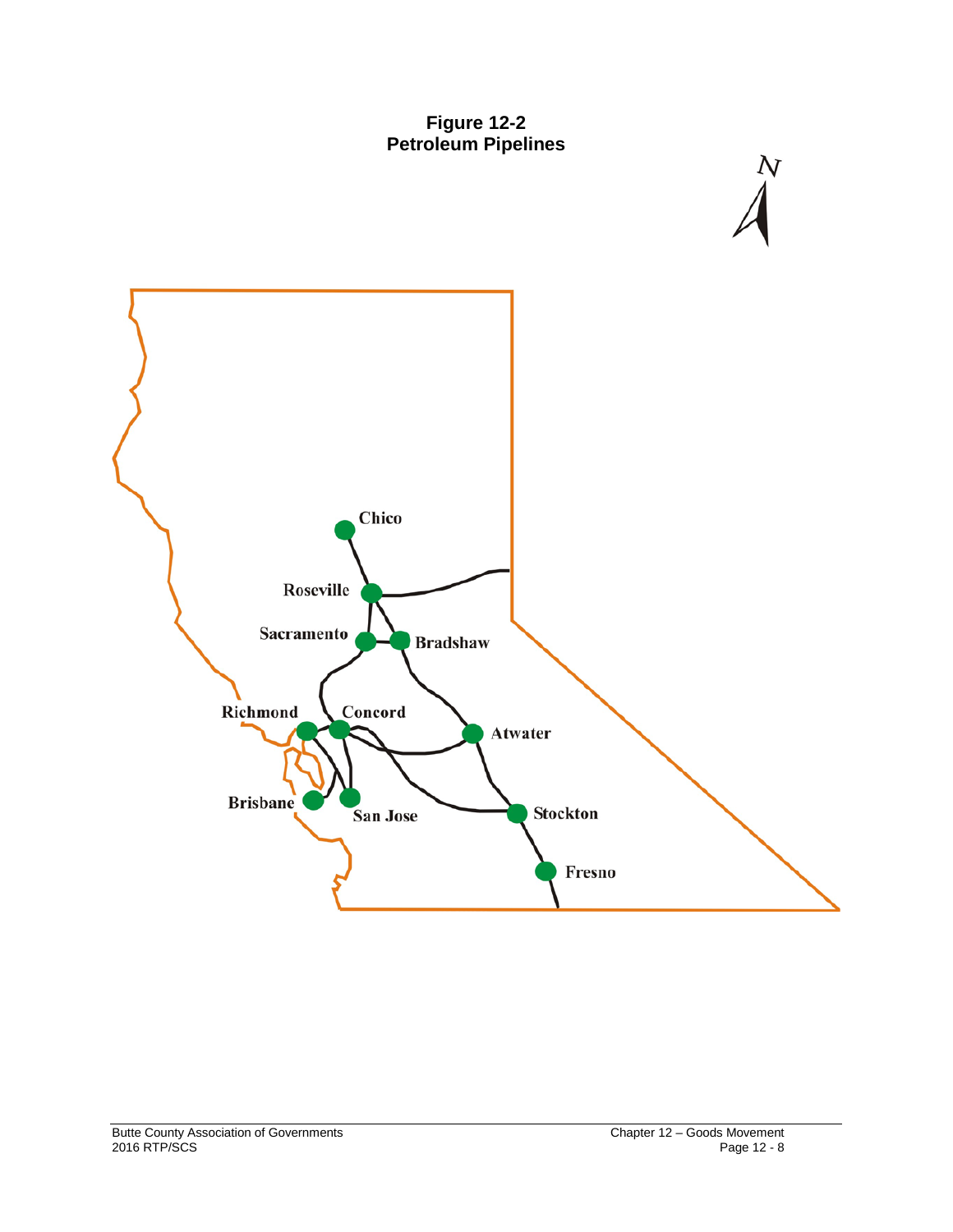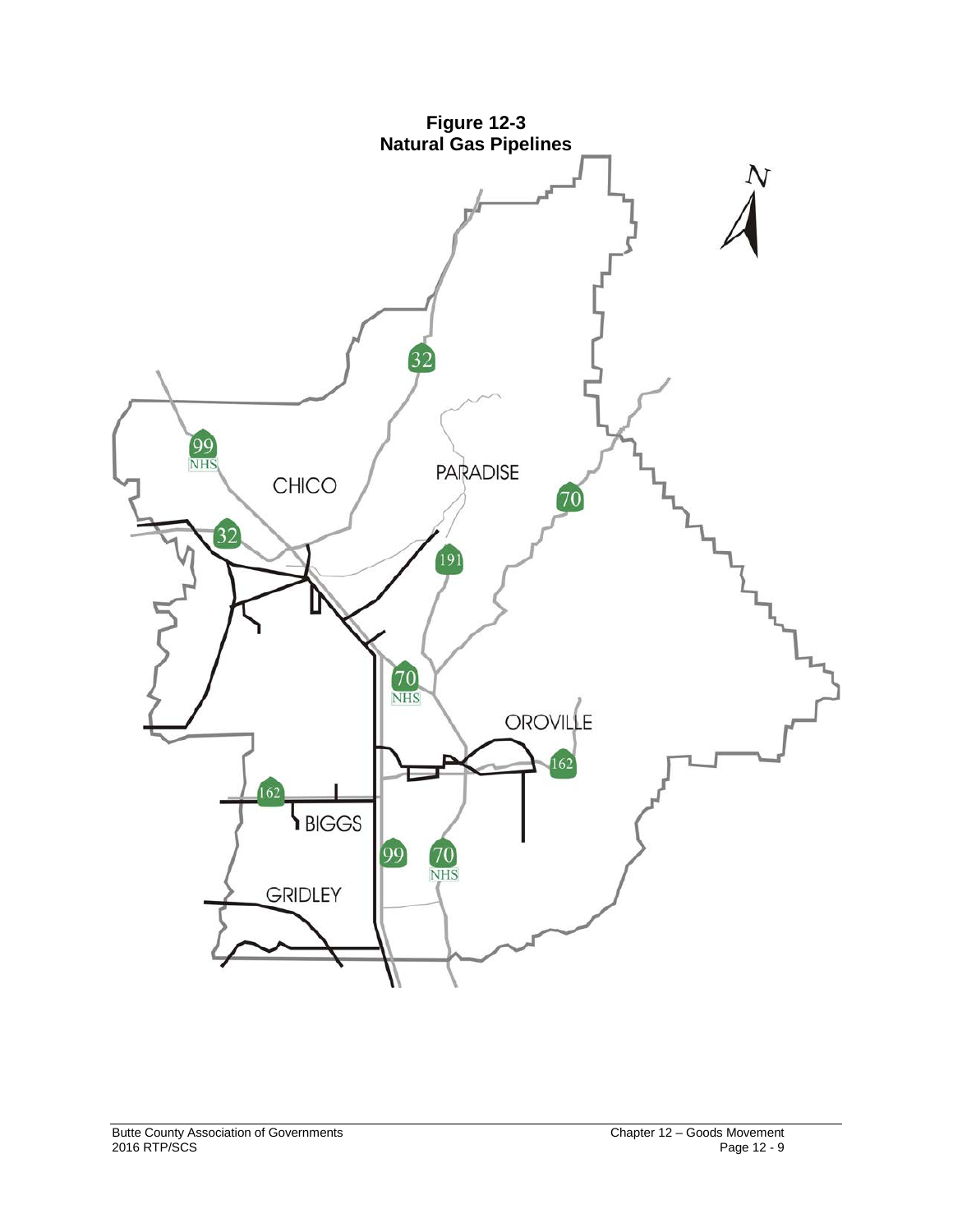## **Transportation of Hazardous Waste**

Each year, the residents and businesses of Butte County produce approximately 6,485 tons of hazardous waste. In addition, approximately 4,133 tons of waste oil materials are imported into the area annually. The county has no hazardous waste treatment facility. As such, all hazardous waste must be transported out of the area for final disposition. Almost all of this hazardous waste is transported by truck over the roadway network.

Currently, transportation of hazardous waste is regulated by both federal and state agencies. To date, regulators have not placed restrictions on roadways available for the transportation of hazardous waste. However, public concern is growing over the safety hazards to local residents should a spill or leakage of toxic materials being transported through the area occur.

In addition, should a spill occur, local agencies would be the first line of response for containment and cleanup.

## **Rail – Motor Vehicle Conflicts**

The Union Pacific railroad corridors bisect three urban areas within Butte County. Union Pacific runs through Oroville, while the former Southern Pacific (now Union Pacific) rail tracks run through Gridley and Chico. Railroads and train operations bring with them both advantages and disadvantages to the communities they serve. Each of the three communities is faced with increased conflicts between the train operations and other transportation methods, such as automobiles and pedestrians, due to increased travel demands resulting from urban expansion. The conflict between rail and community uses has become most acute along the railroad tracks adjacent to the California State University, Chico campus due to the large student population and extensive housing developments being located on the opposite side of the tracks from the university campus.

To eliminate train conflicts between the railroad, roadways, and the community, grade separations are normally built. However, the significant expense and environmental impacts of these major construction projects complicate the use of this alternative.

## **GOODS MOVEMENT ACTION PLAN – Planned Improvements**

The following planned improvements have been identified in terms of goals and objectives for both the short-term and long-term rail improvements. Because no specific projects can be identified at this time, the following is identified to document Butte County's recognition of the importance of goods movement. As part of the Highways and Local Roads Chapter, the specific list of projects on Butte County's State Highways are improvements to the efficient and safe transport of goods.